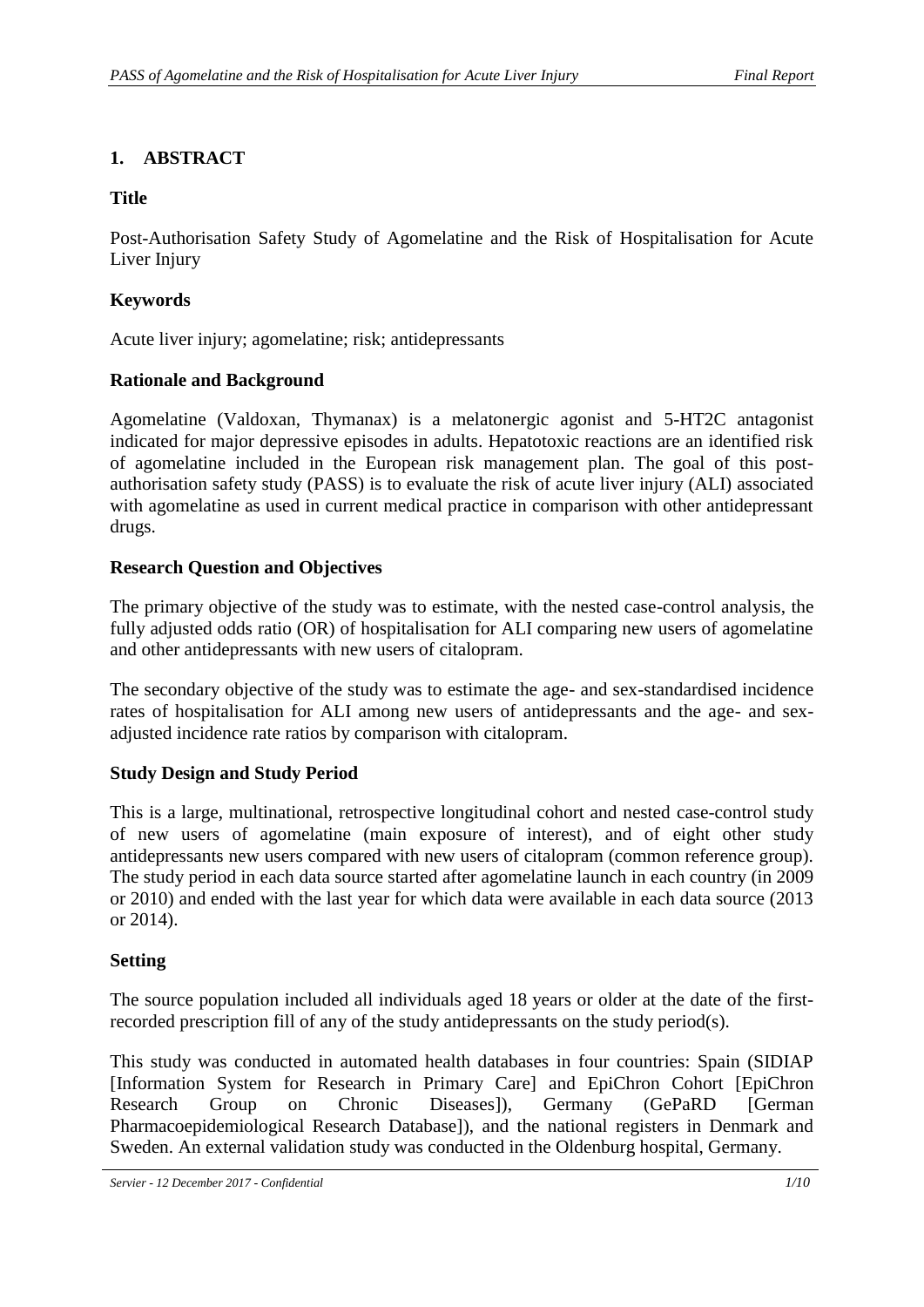# **Subjects and Study Size, Including Dropouts**

The study cohort included adults with at least 12 months of continuous enrolment in the data source with a first-recorded prescription fill of one of the study antidepressants during the study period and had not received a prescription fill for the same study antidepressant within the prior 12 months (new users). For women, an additional eligibility criterion was absence of pregnancy at the start date. Patients with a history of liver disease or risk factors for liver disease, chronic biliary or pancreatic disease, malignancy, or other life-threatening conditions were excluded from the study cohort.

All cases identified in the study cohort were included in the nested case-control study. Controls were selected from the study cohort using density sampling. Up to 20 controls per case were randomly selected from the risk set of each case. Controls were matched to cases on index date, age, calendar year of start date (the year of entry in the cohort), and sex. The same year of birth was used to match by age.

The study size was driven by the uptake of agomelatine and was estimated in the protocol to range from 65,000 to 92,000 agomelatine users. With this study size, and based on the incidence of hospitalisation for ALI found in the literature, the minimum OR to be detected in the nested case-control study with an 80% power ranges from 2.1 to 6.8 for the scenario with the lowest number of users of agomelatine and from 1.9 to 5.6 for the scenario with the highest number of users of agomelatine. The final number of agomelatine new users included in the study across all data sources was 74,400 in the main analysis and 117,240 in the sensitivity analysis without exclusion criteria.

#### **Variables and Data Sources**

The primary endpoint was ascertained in all data sources and was defined as any patient with a specific hospital discharge diagnosis code (ICD-9/ICD-10<sup>\*</sup>) for ALI.

The secondary endpoint was defined by specific and non-specific hospital discharge diagnosis codes and was evaluated only in Spain and Denmark in which validation of this less specific outcome was implemented.

The exploratory tertiary endpoint was assessed using specific and non-specific codes identified in both hospital and ambulatory settings, and the endpoint was evaluated in all data sources whether or not validation was feasible. A sensitivity analysis restricted to validated cases was planned in the three data sources where validation was implemented.

In Germany, an external validation study (ALIVAL) of the ICD discharge diagnosis codes for ALI (primary and tertiary endpoints) reported in a German hospital was set up to estimate the positive predictive value (PPV) of algorithms used in the GePaRD.

Confounding factors were those related to the risk of ALI and to exposure to agomelatine or to another study antidepressant. Age and sex were included as potential risk factors in both the cohort and nested case-control analyses, while alcohol use, obesity, other components of metabolic syndrome (hypertension and dyslipidaemia), diabetes, inflammatory bowel disease,

 $\overline{a}$ \* ICD-9-CM = *International Classification of Diseases, 9th Revision*; ICD-10 = *International Statistical Classification of Diseases and Related Health Problems, 10th Revision*.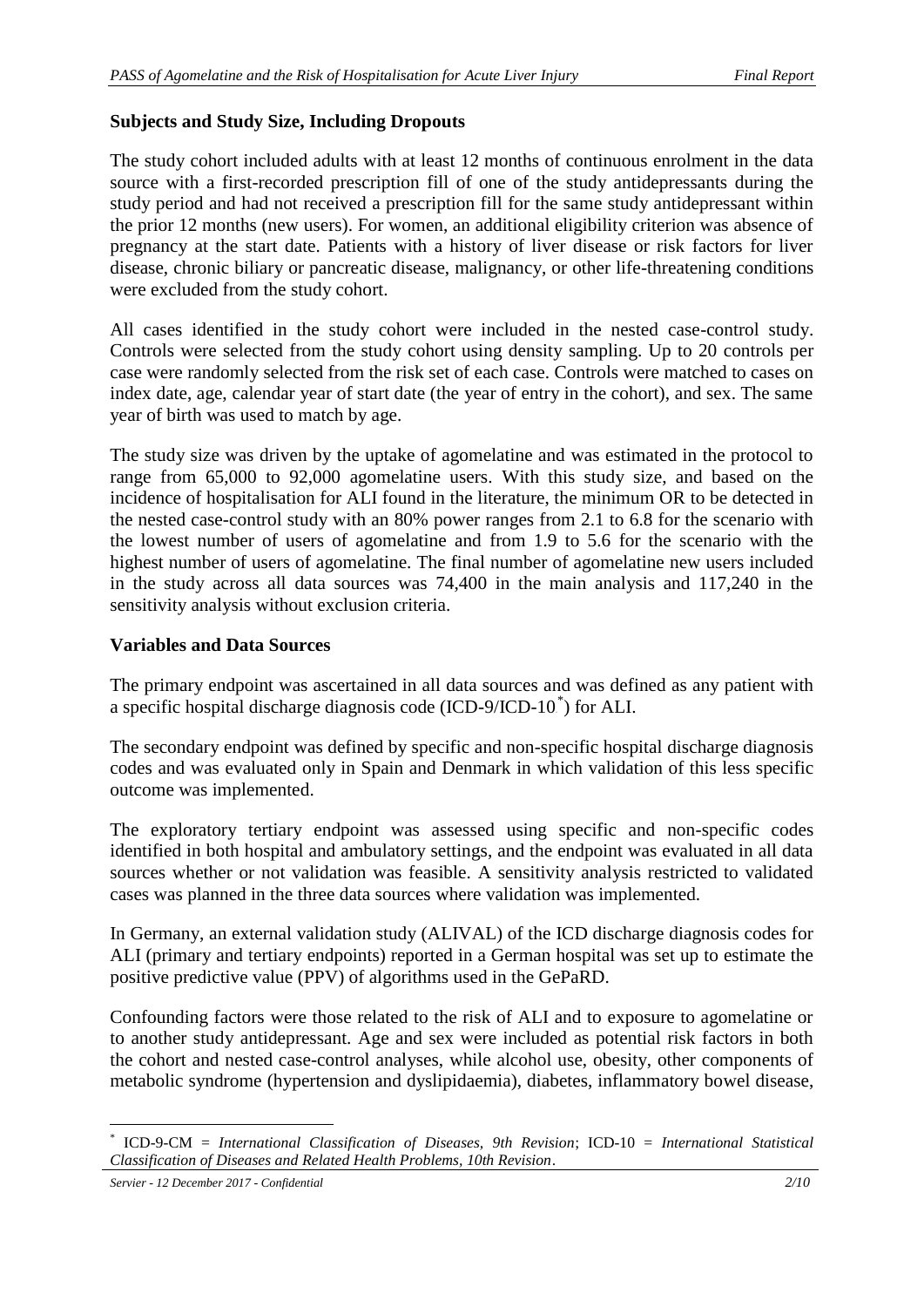preexisting chronic liver diseases, acute biliary and pancreatic disease, peptic ulcer disease, and rheumatic diseases were included only in the nested case-control analysis.

Crude and adjusted ORs and 95% confidence intervals (CIs) for ALI were estimated using conditional logistic regression models. Using citalopram current use as the reference category, crude and adjusted ORs for ALI were estimated for current use of each study antidepressant. To check the robustness of the results, several sensitivity analyses were performed. Two post hoc sensitivity analyses were implemented (recommended by the Pharmacovigilance Risk Assessment Committee of the European Medicines Agency [PRAC] in the assessment of the study interim report). In one, no exclusion criteria were implemented, and in the other all study exclusion criteria were applied except the ones related to alcohol used disorder and drug abuse.

#### **Results**

A total of 3,238,495 new users of antidepressants (EpiChron,  $n = 185,628$ ; SIDIAP,  $n = 203,101$ ; the GePaRD,  $n = 817,072$ ; the Danish National Health Registers,  $n = 664,205$ ; and the Swedish National Registers in Sweden,  $n = 1,368,489$  were included in the main analysis, of which 74,440 were new users of agomelatine. The first sensitivity analysis requested by the PRAC without any exclusion criteria included 4,833,774 new users of antidepressants, of which 117,240 were new users of agomelatine. The second sensitivity analysis requested by the PRAC with exclusion criteria applied except alcohol and drug abuse included 3,531,529 new users of antidepressants, of which 84,210 were new users of agomelatine.

<span id="page-2-0"></span>Results of the direct validation performed in EpiChron, SIDIAP, and the Danish National Health Registers are presented in [Table](#page-2-0) (1) 1. In addition, results from the ALIVAL external validation study are also presented in the same table.

|                                                                                                                  |                                                      | <b>External</b><br><b>Validation</b>               |                                                                          |                                                    |
|------------------------------------------------------------------------------------------------------------------|------------------------------------------------------|----------------------------------------------------|--------------------------------------------------------------------------|----------------------------------------------------|
|                                                                                                                  | <b>EpiChron</b><br><b>PPV</b><br>$(95\% \text{ CI})$ | <b>SIDIAP</b><br><b>PPV</b><br>$(95\% \text{ CI})$ | <b>Danish National</b><br><b>Health Registers</b><br><b>PPV (95% CI)</b> | <b>ALIVAL</b><br><b>PPV</b><br>$(95\% \text{ CI})$ |
| endpoint<br><b>Primary</b><br>(specific)<br>codes.<br>hospitalised patients)                                     | 84.2<br>$(60.4 - 96.6)$                              | 60.0<br>$(26.2 - 87.8)$                            | 74.0<br>$(59.7 - 85.4)$                                                  | 62.7<br>$(50.0 - 74.2)$                            |
| <b>Secondary endpoint</b> (specific and non-<br>specific codes, hospitalised patients)                           | 64.5<br>$(45.4 - 80.8)$                              | 40.0<br>$(19.1 - 63.9)$                            | 70.4<br>$(63.8 - 76.5)$                                                  | <b>NA</b>                                          |
| <b>Tertiary endpoint</b> (specific and non-<br>specific<br>codes.<br>hospitalised<br>and<br>ambulatory patients) | 25.4<br>$(18.3 - 33.6)$                              | 7.7<br>$(6.6 - 8.9)$                               | 47.0<br>$(42.2 - 51.7)$                                                  | $45.1^{\circ}$<br>$(36.7 - 53.6)$                  |

| Table (1) 1 - Positive predictive values of the different study endpoints estimated |
|-------------------------------------------------------------------------------------|
| in the direct validation implemented in Spain and Denmark                           |
| and the external validation study implemented in Germany (ALIVAL)                   |

*CI = confidence interval; NA = not available; PPV = positive predictive value (percentage).*

*<sup>a</sup> Restricted to patients hospitalised or seen at hospital clinics. In the GePaRD, patients from hospital and non-hospital settings were included and therefore this PPV is not directly applicable to the GePaRD.*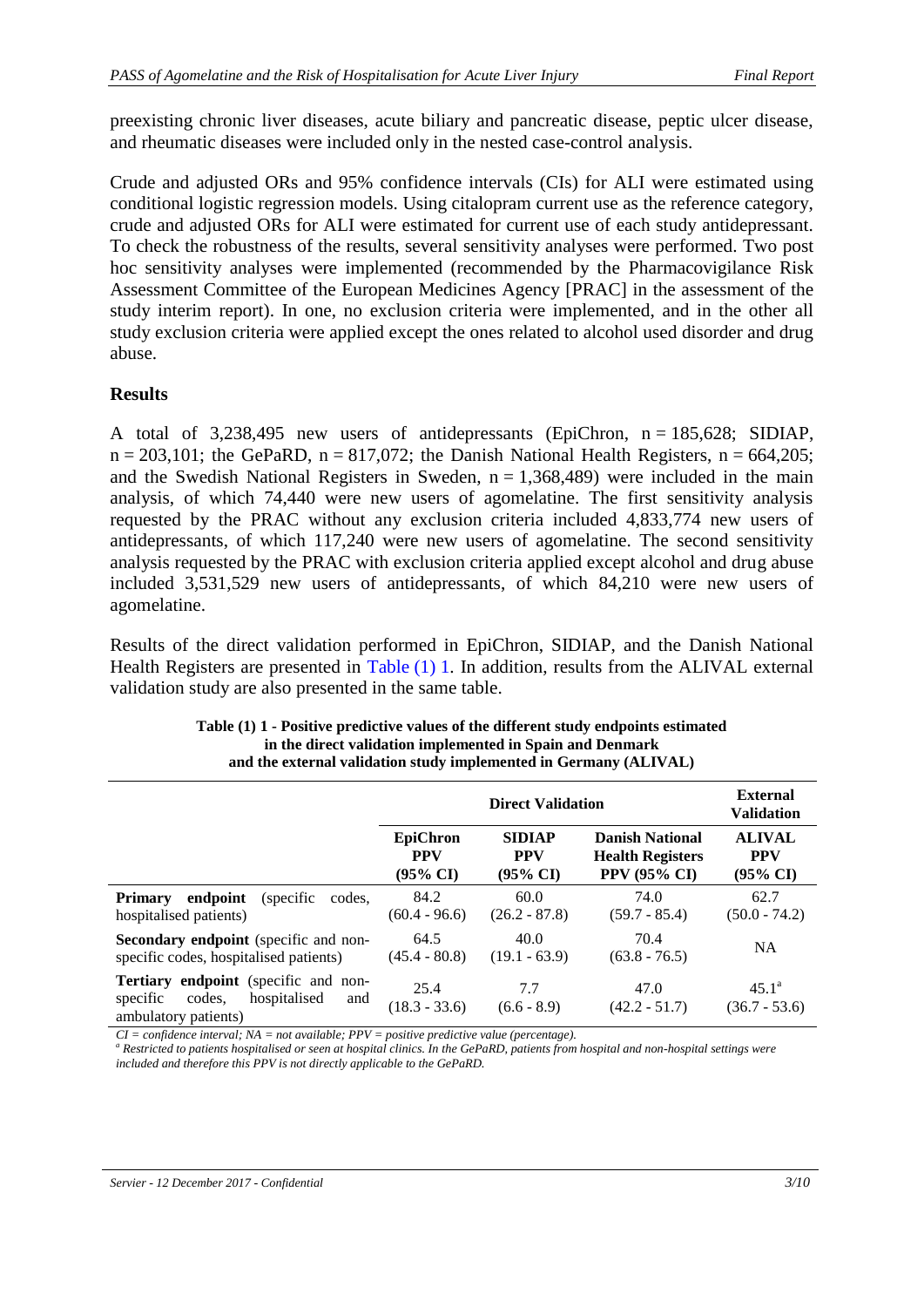# *Primary study endpoint*

A total of 472 cases of ALI hospitalisation were identified, ranging from 19 (SIDIAP) to 170 (Danish National Health Registers). The specific codes used to identify cases of the primary endpoint had a high positive predictive value. The PPVs ranged from 60% (SIDIAP) to 84% (EpiChron) in the study data sources and was 62.7% in the external validation study in Germany (ALIVAL).

Results of the case-control analyses for the current use of agomelatine compared with current use of citalopram for the primary endpoint are presented in [Table](#page-4-0) (1) 2.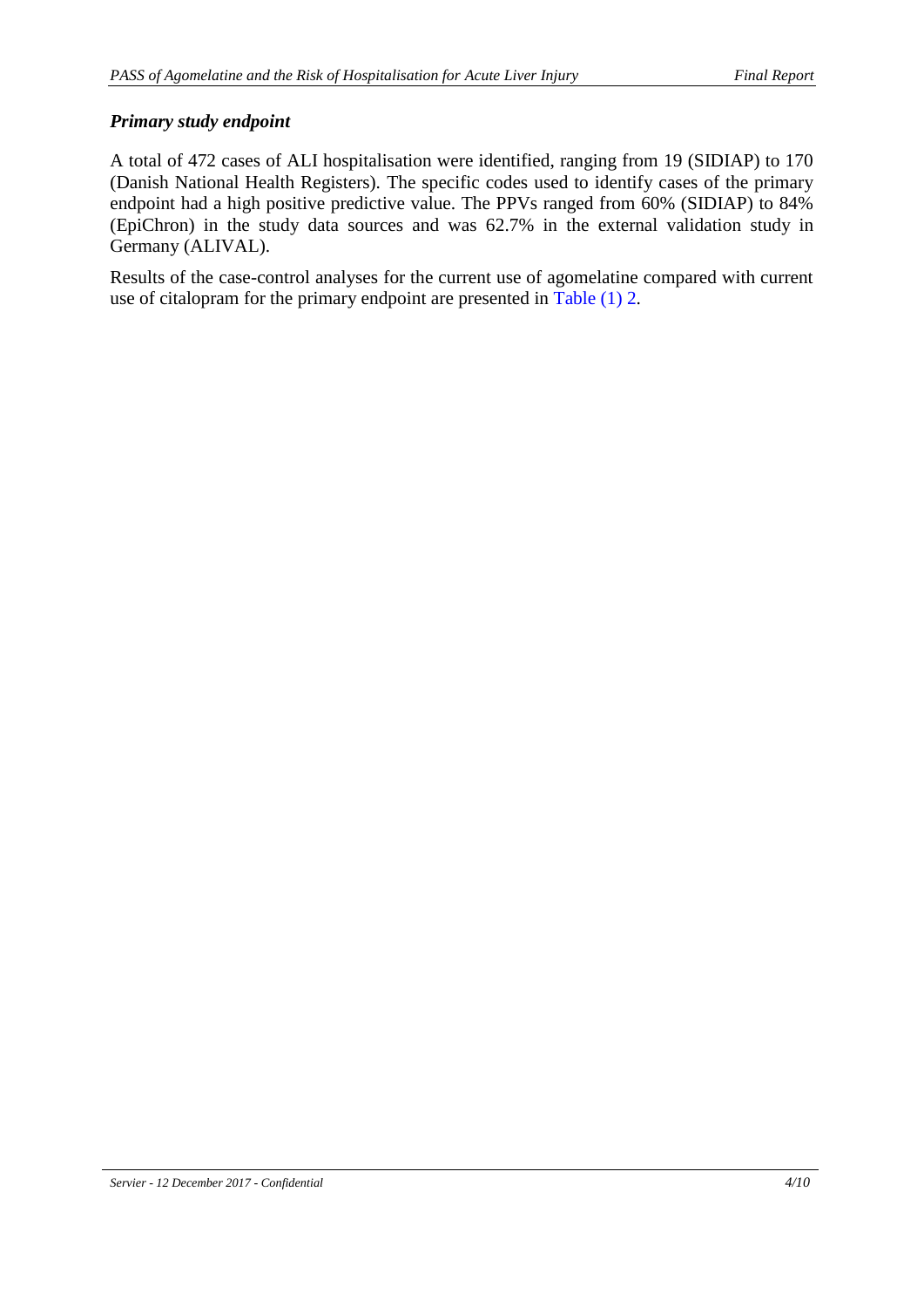#### **Table (1) 2 - Results for the primary endpoint and current use (agomelatine** *vs.* **citalopram) in each data source and combined in the main analysis and the two sensitivity analyses recommended by the PRAC**

|                                                                    | <b>EpiChron</b><br><b>OR (95% CI)</b> | <b>SIDIAP</b><br><b>OR (95% CI)</b> | <b>GePaRD</b><br><b>OR (95% CI)</b> | <b>Danish National</b><br><b>Health Registers</b><br><b>OR (95% CI)</b> | <b>Swedish National</b><br><b>Registers</b><br><b>OR (95% CI)</b> | Combined<br><b>OR (95% CI)</b> |
|--------------------------------------------------------------------|---------------------------------------|-------------------------------------|-------------------------------------|-------------------------------------------------------------------------|-------------------------------------------------------------------|--------------------------------|
| <b>Main analysis</b>                                               | 0.82<br>$(0.06 - 10.70)$              | $\blacksquare$                      | 0.55<br>$(0.06 - 4.72)$             | 0.30<br>$(0.04 - 2.32)$                                                 | ж.                                                                | 0.48<br>$(0.13 - 1.71)$        |
| <b>Sensitivity analyses</b>                                        |                                       |                                     |                                     |                                                                         |                                                                   |                                |
| PRAC-1 No exclusion criteria applied                               | 0.66<br>$(0.06 - 7.16)$               | 0.61<br>$(0.08 - 4.87)$             | 0.36<br>$(0.10 - 1.39)$             | 0.32<br>$(0.12 - 0.84)$                                                 | 0.26<br>$(0.01 - 8.17)$                                           | 0.37<br>$(0.19 - 0.74)$        |
| PRAC-2 Exclusion criteria except alcohol and<br>drug abuse applied | 1.60<br>$(0.12 - 21.33)$              | 1.43<br>$(0.15 - 13.84)$            | 0.51<br>$(0.08 - 3.03)$             | 0.30<br>$(0.09 - 1.00)$                                                 | 0.16<br>$(0.01 - 3.85)$                                           | 0.47<br>$(0.20 - 1.07)$        |

<span id="page-4-0"></span>"-" indicates that the model did not converge. ALI = acute liver injury; CI = confidence interval; OR = odds ratio; PRAC = Pharmacovigilance Risk Assessment Committee (of the European Medicines Agency). *Note: Adjusted for confounding factors; the list of confounders differed by data source.*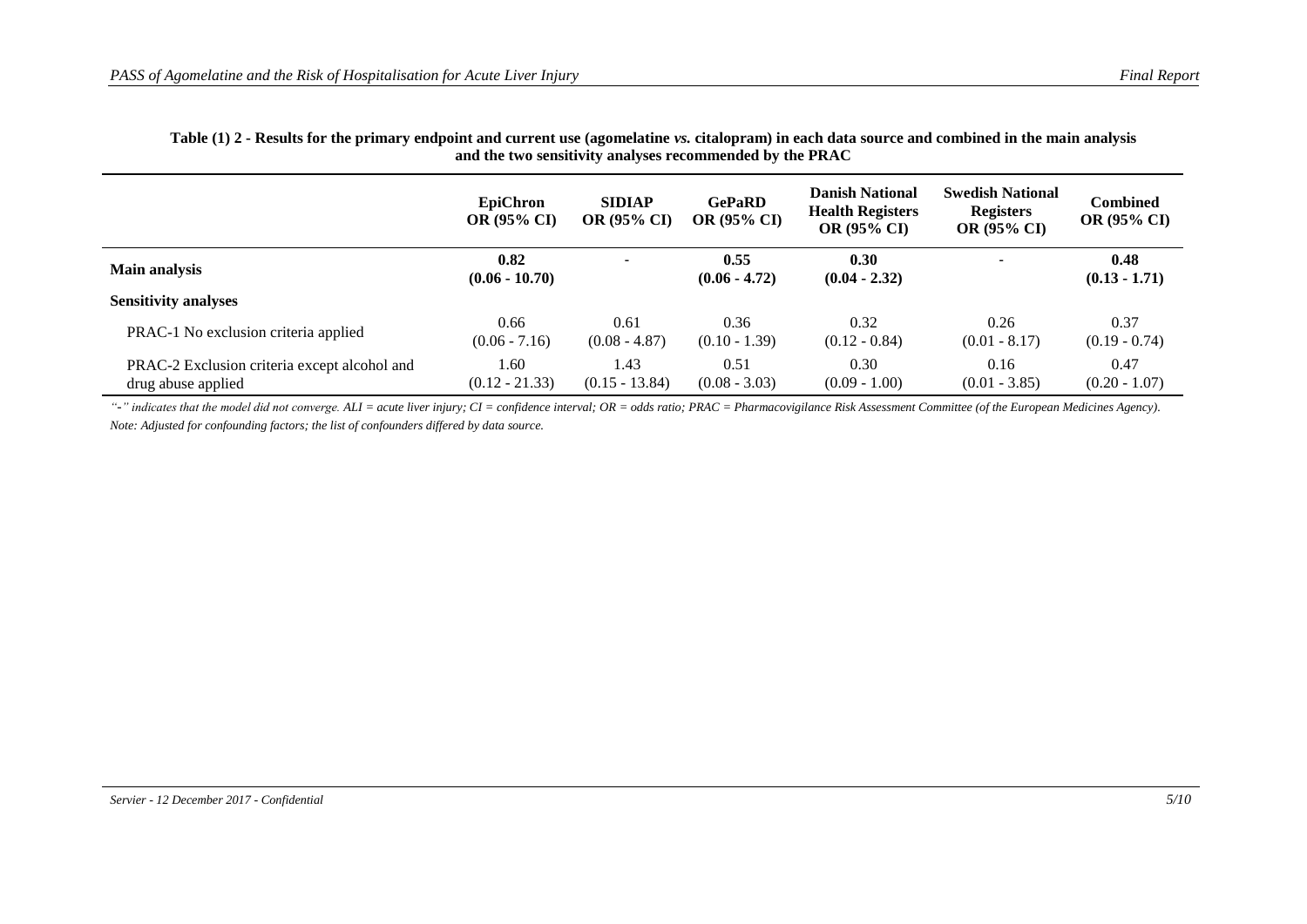Results of the planned sensitivity analyses were consistent with the main analysis and produced combined OR estimates for agomelatine below 1.00 for current use.

#### *Secondary study endpoint*

This endpoint included only cases that had been confirmed after validation, which resulted in a lower number of events than for the primary endpoint. A total of 178 confirmed cases and 3,540 controls were identified. Most of the cases were identified in Denmark (150); 20 cases were identified in EpiChron and 8 in SIDIAP.

Confirmed cases during current use of agomelatine were identified in Denmark only, the adjusted OR estimate for current use was 0.40 (95% CI, 0.05 - 3.02).

#### *Tertiary study endpoint*

Overall, there were 17,118 cases of the tertiary study endpoint and 342,070 controls.). The GePaRD had overall the largest number of cases (11,917), followed by SIDIAP (2,826), Sweden (1,099), Denmark (1,088), and EpiChron (268). In Sweden, no validation of cases was implemented.

The PPV of the algorithm to identify tertiary endpoint cases was low in all data sources but especially in SIDIAP (7.7%). The highest PPV (47.0%) were found in Denmark and in the ALIVAL external study (Germany, 45.1%). The PPV in ALIVAL was based on hospital inpatient and outpatient cases only and cannot be directly applied to all cases identified in the GePaRD (see Section 11.2.1). In EpiChron, the PPV was 25.4%. In Sweden, no validation of cases was implemented.

The results for current use of agomelatine were different in the GePaRD, where adjusted OR estimates were precise and above 1.00 (1.24; 95% CI, 1.07 - 1.42), when compared with the other four data sources, especially those in Denmark and Sweden, where OR estimates were about 0.5. In Denmark, the adjusted OR estimate for current use of agomelatine was 0.44 (95% CI, 0.22 - 0.87).

The combined estimate for agomelatine for current use was 0.79 (95% CI, 0.50 - 1.25). The results were heterogeneous.

The planned sensitivity analyses that included only idiopathic cases could be only conducted in Denmark and produced estimates for agomelatine that were also below 1.00. The OR for current use was 0.90 (95% CI, 0.21 - 3.93).

#### **Discussion**

#### *Limitations*

As in any study in automated data we rely on the completeness and accuracy of the recorded information, which may impact the validity of the data regarding exposure status, occurrence of incident events, and ascertainment of the covariates to be included in the multivariable models. In this study, this is likely to have resulted in non-differential misclassification of the endpoints, potentially biasing the estimates towards unity.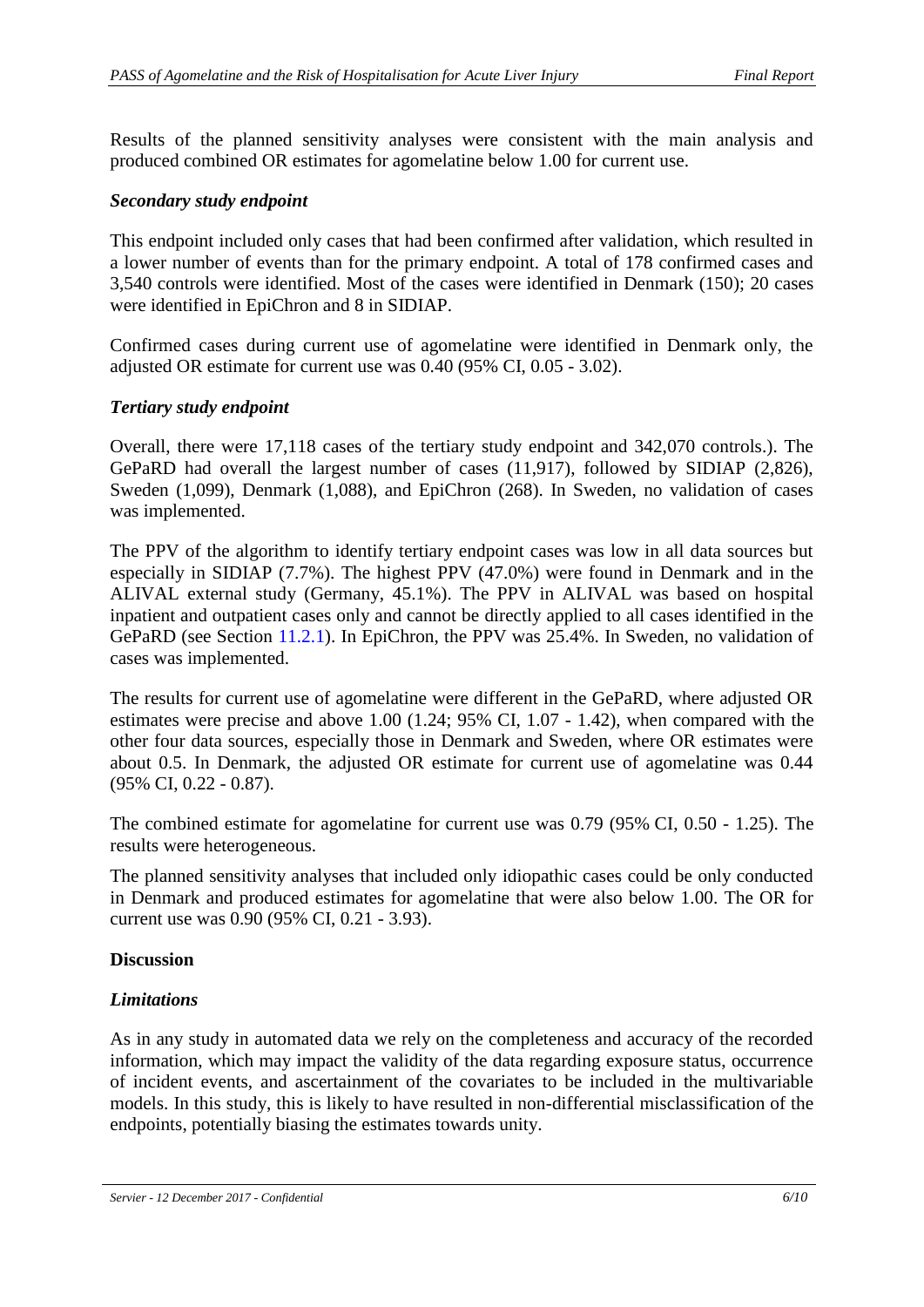Ascertainment of incident events and potential confounding variables included in the regression models was based on diagnostic codes. Misclassification was also possible. To minimise misclassification of endpoints, specific codes were used for the primary endpoint and validation of the secondary endpoint was implemented.

The sources of information differed across data sources, which may explain some of the differences observed in the prevalence of some clinical features, as well as the differences observed in some OR estimates across the study data sources.

All data sources had a limited number of identified events of the primary endpoint. For agomelatine, OR estimates for current use were based on only one case in EpiChron and the GePaRD and on fewer than five cases in Denmark; no cases were identified in SIDIAP or Sweden. The number of ALI cases for the primary endpoint in the other study antidepressant cohorts was also low in the five data sources, often yielding estimates with either zero cases or wide CIs. For the secondary endpoint, the study size limitations were greater than for the primary endpoint because only confirmed cases from three data sources were included. For the tertiary endpoint, the number of cases was much higher (especially in the GePaRD and SIDIAP), yet the low PPVs observed for this endpoint definition limit the interpretation of these results.

Finally, the limited number of identified ALI cases for the primary and secondary endpoints also impacted the multivariable logistic regression strategy. To ensure a sufficient case-tocovariate ratio, the number of covariates and the number of categories for categorical covariates included in the models had to be minimised. This resulted in more statistically stable models, but it may have increased the risk of residual confounding. Nevertheless, the restrictive inclusion criteria implemented likely excluded most of the key potential confounders associated with ALI. On the other hand, the post hoc analysis that did not impose any exclusion criteria resulted in a much larger number of new users of agomelatine (117,240) and of other antidepressants (4.8 million overall) and yielded more precise OR estimates for the primary endpoint that were consistent with the ones obtained in the main analysis.

# *Interpretation*

The study had important strengths, and the study team implemented all possible measures, including studying information never used before in many of the data sources, to address the above limitations, some of which are shared by all studies conducted with secondary data collection. Of the key strengths, first, it is the largest study conducted to date in routine clinical care conditions evaluating the risk of ALI in the largest number of antidepressants studied at one time, and the study included important endpoint validation efforts. Second, inclusion of multiple independent data sources and populations from different countries allowed evaluation of the consistency of the findings across five different, heterogeneous automated health care data sources. Third, including three different endpoints with various degrees of positive predictive value and yielding a varying number of potential cases created different perspectives for interpreting the study results. Finally, the validation activities implemented provided PPV estimates that facilitate the interpretation of the study results.

The analysis of the primary endpoint combined an endpoint with high positive predictive value and a large study size, while at the same time controlling for confounding as much as the data allowed. The results did not suggest that agomelatine use increases the risk of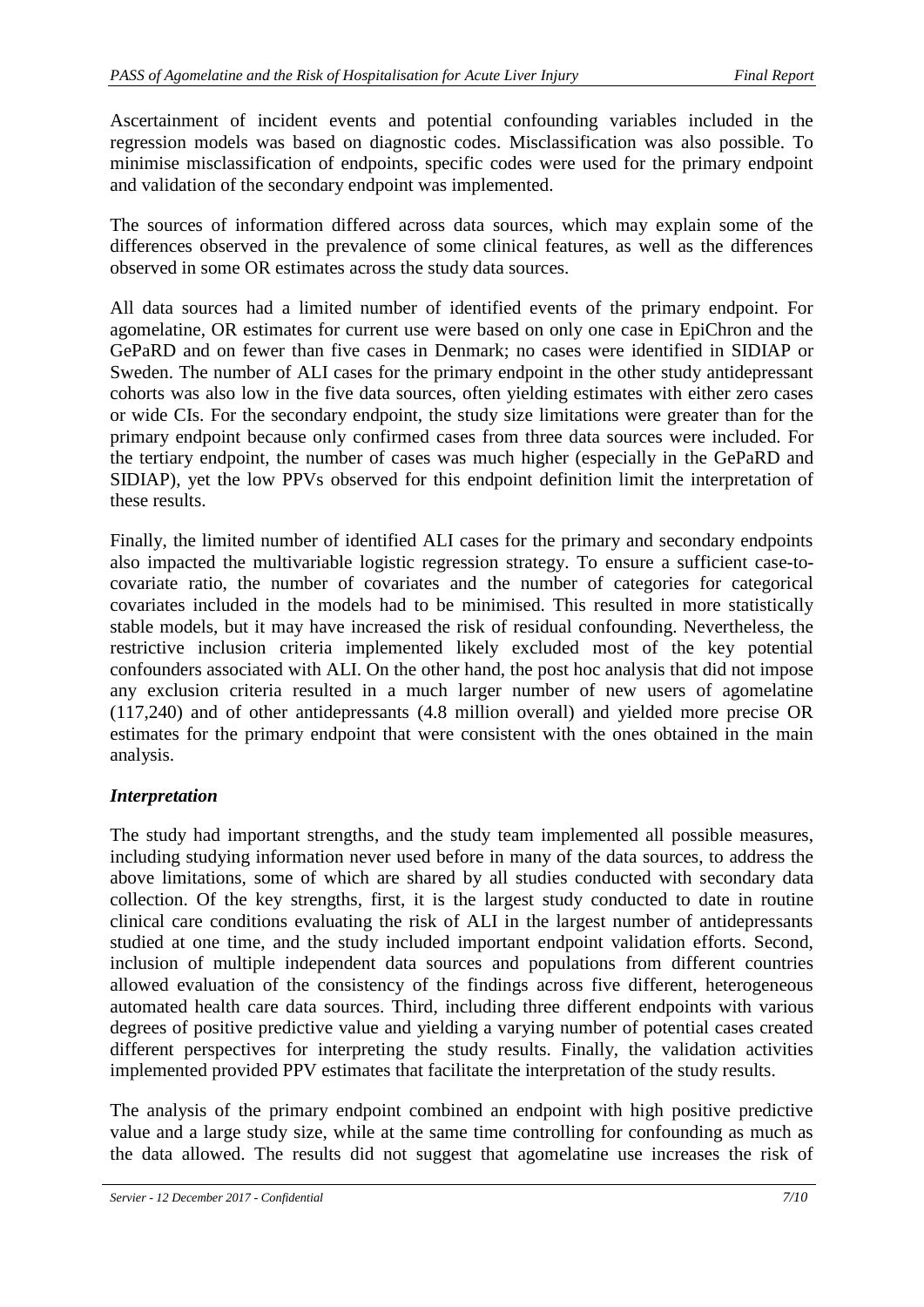hospitalisation for ALI when compared with citalopram. The single and combined OR point estimates were imprecise in the main analyses, but the sensitivity analysis without exclusion criteria (with better precision) and the many other sensitivity analyse conducted further supports that there is no increase in risk of hospitalisation for ALI for current use of agomelatine. These results do not suggest a public health problem, at least among patient populations in health care systems with similar prescription patterns and risk minimisation measures to those in this study.

The primary endpoint was also studied in a population that included patients with alcohol and drug abuse related conditions in contrast with the main analysis in which those patients were excluded. No increase risk (adjusted combined OR for current use 0.47; 95% CI, 0.20 - 1.07) was observed in that population. However, individual data source results were heterogeneous. Both EpiChron and SIDIAP that had the smallest agomelatine cohorts showed OR estimates above 1.00 with wide 95% CI. Similarly, no increase risk (adjusted OR for current use, 0.37; 95% CI, 0.19 - 0.74) was observed in the largest population of new users with no exclusions that included patients with liver conditions that increased their risk of ALI and the risk estimates were more precise.

Results for the secondary endpoint had the highest validity because the endpoint included only confirmed cases. As for the other endpoints, there was no evidence of an increased risk of hospitalisation for ALI associated with the use of agomelatine. Estimates were less precise because they could be calculated only in Denmark.

With regards to the tertiary endpoint, the low PPV of the tertiary endpoint (7.7% in SIDIAP, 25.4% in EpiChron, and 47.0% in Denmark) should be considered when interpreting results from analyses of the tertiary endpoint. In addition, in the GePaRD, outpatient codes are dated only quarterly, are of different degrees of diagnostic certainty, and direct validation was not possible. Moreover, given the similar and large proportion of tertiary endpoint cases in relation to the size of the cohorts in SIDIAP and the GePaRD and the low PPV in SIDIAP (7.7%), the PPV in the GePaRD for this endpoint was expected to be low. The PPVs obtained from the ALIVAL study can be applied to the primary endpoint in the GePaRD, but, as mentioned previously, cannot be directly applied to the tertiary endpoint.

The sensitivity analysis including only validated cases of the tertiary endpoint in Denmark provided a more valid OR point estimate for current use of agomelatine than the one from the tertiary endpoint main analysis but with less precision. The direction of this point estimate (OR, 0.75; 95% CI, 0.17 - 3.22) is consistent with the estimates obtained for the primary endpoint in Denmark in both the main and the sensitivity analyses

Patients taking agomelatine undergo routine liver enzyme monitoring. Therefore, liver enzyme elevations may be more likely to be detected in this group and prevent patients from starting treatment with agomelatine; or, if treatment has been started, treatment may be stopped earlier or cases of liver injury are detected earlier than if liver enzyme monitoring had not been conducted. In the context of observational studies using data from routine clinical practice, this could lead to selective prescribing, to surveillance bias or both. Thus, the monitoring could bias the results, potentially in opposite directions. Surveillance bias is unlikely to have had a large impact on the reported estimates for the primary and secondary endpoints that included only hospitalised cases. In the combined results, no risk increase was found for the tertiary endpoint, which was in principle more sensitive to surveillance bias and misclassification than the primary and secondary endpoints. Surveillance bias would have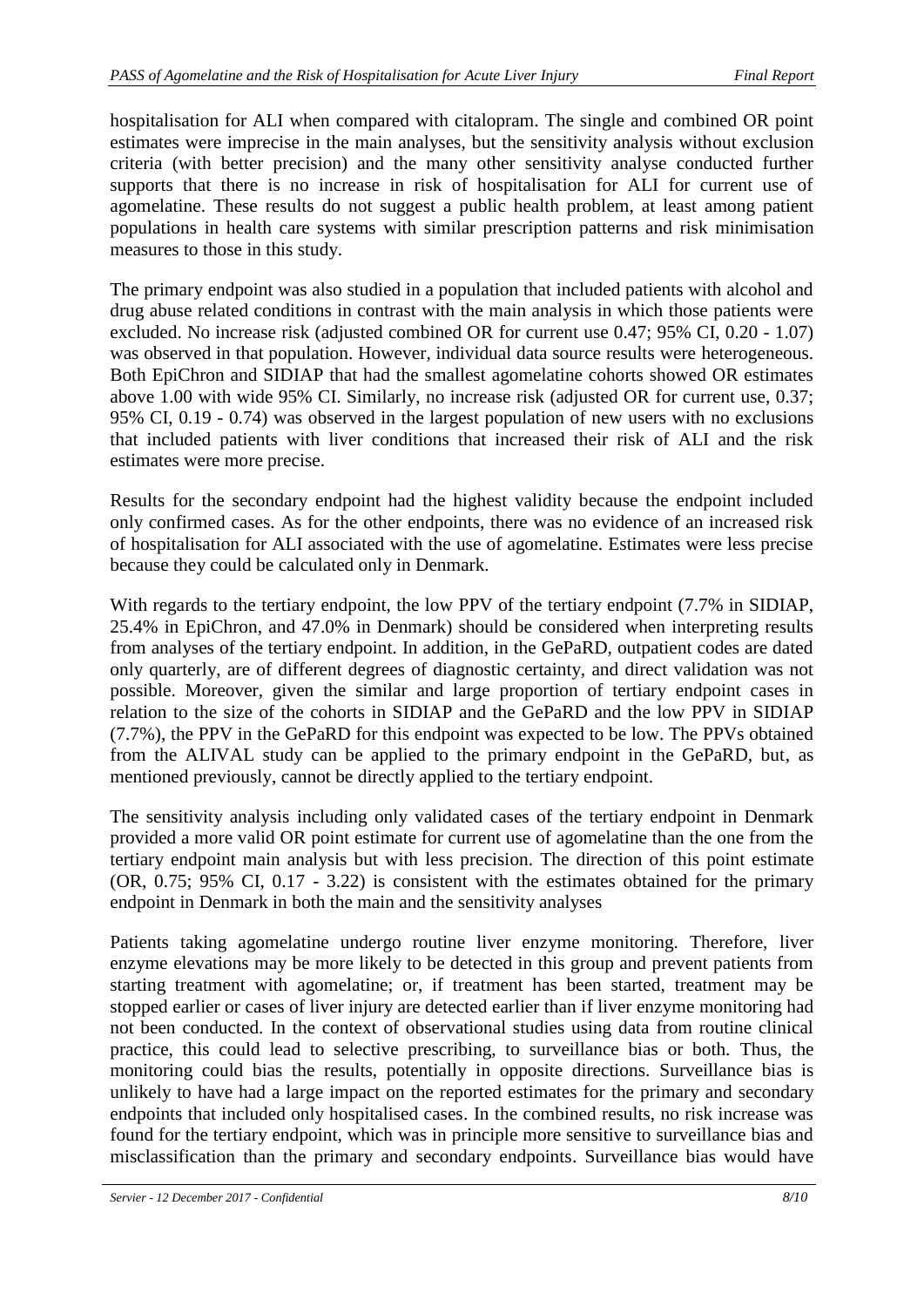resulted in risk estimates above 1.00. On the other hand, in the context of low PPVs, nondifferential misclassification would produce bias towards the null.

In some data sources where the number of cases of the primary and secondary endpoints was very small, adjustment for potential confounders was limited. Thus, the possibility of residual confounding cannot be discarded. However, similar results were observed in the largest population without exclusion criteria and control of confounding via multivariable models did not have the limitations encountered in the main analysis of the primary endpoint.

In this study, analyses of most study antidepressants yielded odds ratios of ALI hospitalisation lower than 1.00 when compared with citalopram in the combined analyses for the primary and secondary endpoints. The consistency in the direction of this association across antidepressants was unexpected. However, the limitations discussed previously, particularly those related to the low number of cases, preclude drawing definite conclusions. Citalopram is in many countries one of the first-line treatment options, which could potentially result into confounding by indication, but other antidepressants in this study share a similar drug prescription pattern. On the other hand, results from two more recent studies indicate that citalopram may increase the risk of ALI. Both studies had low precision in their risk estimates and the studies were not specifically designed to estimate the risk of ALI associated with citalopram use.

The estimates of risk associated with agomelatine use in this study are consistent with those from a recent cohort study funded by the French National Agency for Medicines and Health Products Safety and conducted using the French Health Insurance database. This study did not find any increased risk of severe liver injury associated with the use of agomelatine compared with use of selective serotonin reuptake inhibitors (adjusted hazard ratio, 1.07; 95% CI, 0.51 - 2.23).

# **Conclusion**

Use of agomelatine was not associated with higher risk of ALI hospitalisation compared with use of citalopram in a large cohort comprising 3.2 million new users of antidepressants, of which 74,440 were agomelatine new users (in an unrestricted population sensitivity analysis, 4.8 million overall and 117,240 agomelatine new users), in five populations in Spain, Denmark, Sweden, and Germany. Precision of the combined risk estimates was low for the primary endpoint but the results were similar and more precise in the unrestricted sensitivity analyses and consistent with other analyses and for other endpoints. In the combined analysis, no increase in risk was observed in populations including alcoholic patients or with other various risk factors. These results do not suggest that risk of ALI with use of agomelatine constitutes a public health problem, at least among patient populations in health care systems with prescription patterns and risk minimisation measures similar to those in this study.

#### **Marketing Authorisation Holder(s)**

Les Laboratoires Servier 50, rue Carnot 92284 Suresnes cedex - France